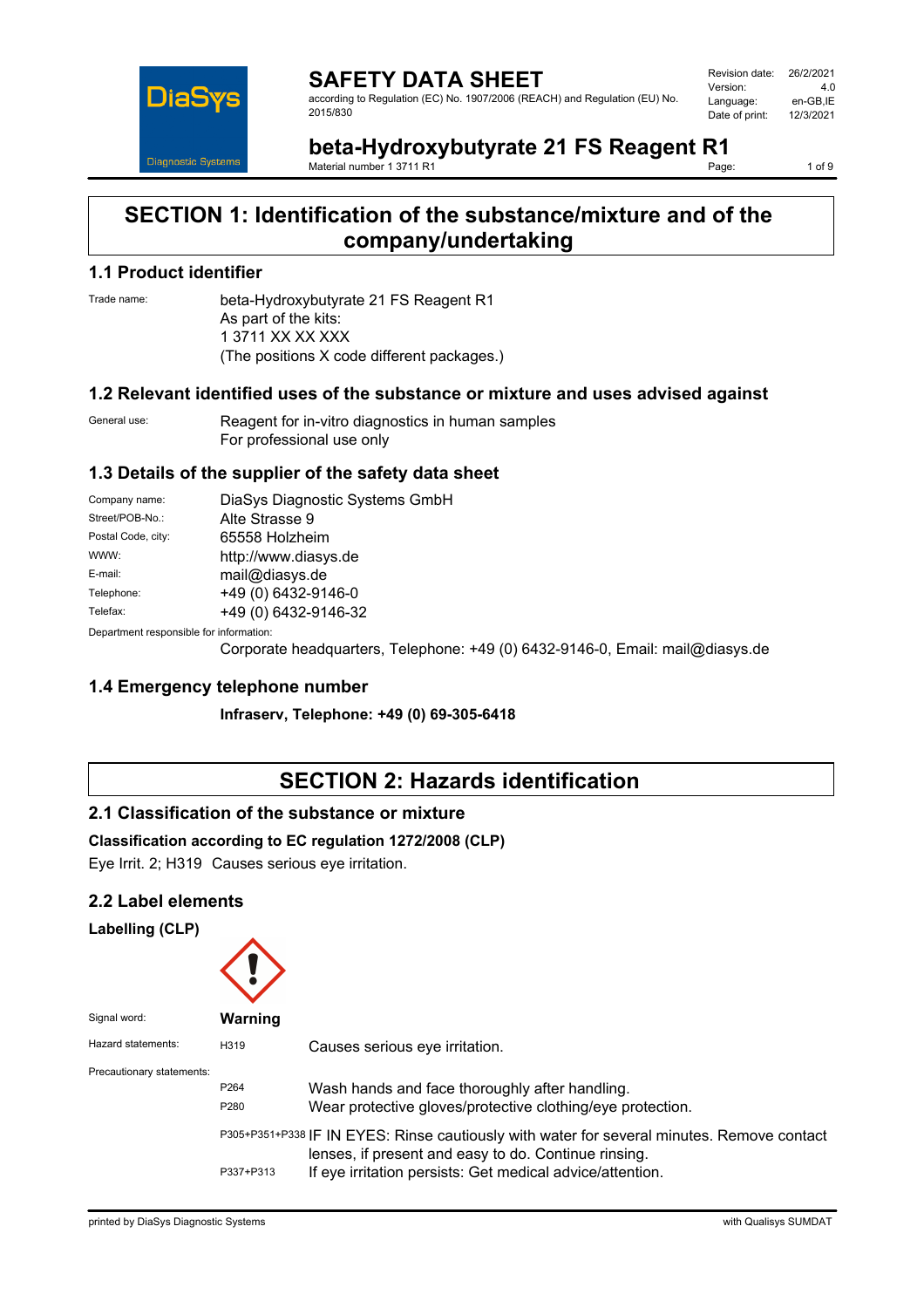

according to Regulation (EC) No. 1907/2006 (REACH) and Regulation (EU) No. 2015/830

| Revision date: | 26/2/2021 |
|----------------|-----------|
| Version:       | 4 N       |
| Language:      | en-GB.IE  |
| Date of print: | 12/3/2021 |
|                |           |

# **beta-Hydroxybutyrate 21 FS Reagent R1**<br>Material number 1 3711 R1

Material number 1 3711 R1

2 of 9

## **2.3 Other hazards**

No risks worthy of mention. Results of PBT and vPvB assessment:

No data available

# **SECTION 3: Composition / information on ingredients**

3.1 Substances: not applicable

#### **3.2 Mixtures**

Chemical characterisation: Aqueous solution

| Hazardous ingredients: |  |
|------------------------|--|
|------------------------|--|

| Ingredient                            | Designation                                                        | Content    | Classification                                                       |
|---------------------------------------|--------------------------------------------------------------------|------------|----------------------------------------------------------------------|
| EC No.<br>249-954-1<br>CAS 29915-38-6 | 3-(tris(Hydroxymethyl)<br>methylamino)propane-1-<br>sulphonic acid | $< 3\%$    | Acute Tox. 4; H302.<br>Acute Tox. 4; H312.                           |
| EC No.<br>500-002-6<br>CAS 9002-92-0  | Dodecan-1-ol, ethoxylated                                          | $< 1.5 \%$ | Acute Tox. 4; H302.<br>Eye Dam. 1; H318.<br>Aquatic Chronic 3; H412. |

Full text of H- and EUH-statements: see section 16.

Additional information: Contains Sodium azide (0.95 g/L) as preservative.

# **SECTION 4: First aid measures**

#### **4.1 Description of first aid measures**

| General information:    | If medical advice is needed, have product container or label at hand.                                                                                                                                                                                 |
|-------------------------|-------------------------------------------------------------------------------------------------------------------------------------------------------------------------------------------------------------------------------------------------------|
| In case of inhalation:  | Move victim to fresh air. In case of respiratory difficulties seek medical attention.                                                                                                                                                                 |
| Following skin contact: | Take off contaminated clothing and wash it before reuse. After contact with skin, wash<br>immediately with soap and plenty of water. In case of skin reactions, consult a physician.                                                                  |
| After eye contact:      | Immediately flush eyes with plenty of flowing water for 10 to 15 minutes holding eyelids<br>apart. Remove contact lenses, if present and easy to do. Continue rinsing. Subsequently<br>consult an ophthalmologist.                                    |
| After swallowing:       | Rinse mouth thoroughly with water. Do not induce vomiting without medical advice. Have<br>victim drink large quantities of water, with active charcoal if possible. Never give anything<br>by mouth to an unconscious person. Seek medical attention. |

## **4.2 Most important symptoms and effects, both acute and delayed**

Causes serious eye irritation.

## **4.3 Indication of any immediate medical attention and special treatment needed**

Treat symptomatically.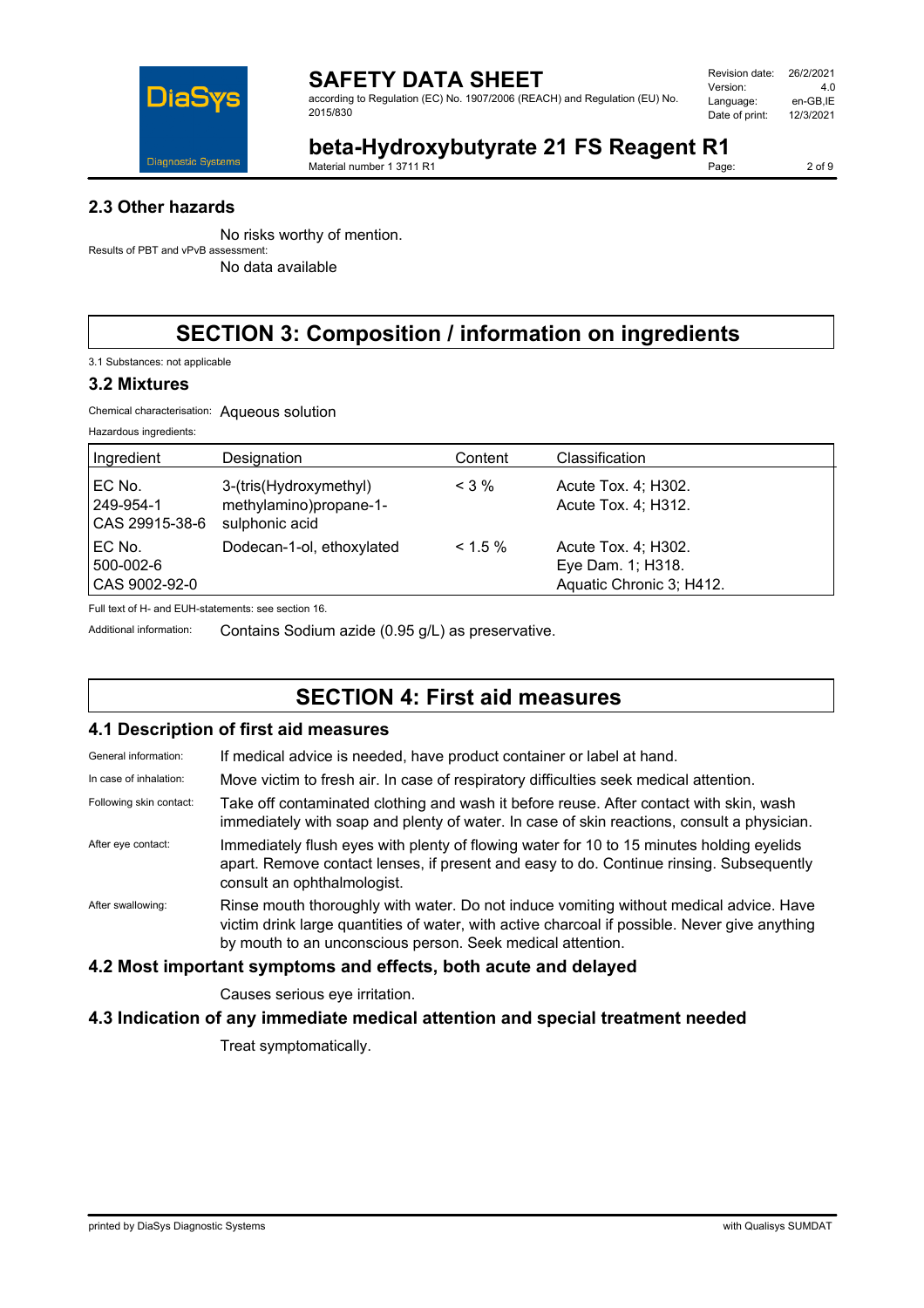

Revision date: 26/2/2021 Version: 4.0 Language: en-GB,IE<br>Date of print: 12/3/2021 Date of print:

**beta-Hydroxybutyrate 21 FS Reagent R1** Material number 1 3711 R1

3 of 9

# **SECTION 5: Firefighting measures**

## **5.1 Extinguishing media**

Suitable extinguishing media:

Product is non-combustible. Extinguishing materials should therefore be selected according to surroundings.

#### **5.2 Special hazards arising from the substance or mixture**

In the event of a fire, the following may be produced when the water evaporates: Sodium carbonate, nitrogen oxides (NOx), hydrogen chloride.

#### **5.3 Advice for firefighters**

Special protective equipment for firefighters:

Wear self-contained breathing apparatus.

Additional information: Hazchem-Code: -

Do not allow fire water to penetrate into surface or ground water.

## **SECTION 6: Accidental release measures**

#### **6.1 Personal precautions, protective equipment and emergency procedures**

Avoid contact with the substance. Wear appropriate protective equipment. Provide adequate ventilation. Keep unprotected people away. If possible, eliminate leakage. Do not breathe vapours. Take off contaminated clothing and wash it before reuse.

#### **6.2 Environmental precautions**

Do not allow to penetrate into soil, waterbodies or drains.

#### **6.3 Methods and material for containment and cleaning up**

Soak up with absorbent materials such as sand, siliceus earth, acid- or universal binder. Store in special closed containers and dispose of according to ordinance. Final cleaning.

#### **6.4 Reference to other sections**

Refer additionally to section 8 and 13.

## **SECTION 7: Handling and storage**

#### **7.1 Precautions for safe handling**

Advices on safe handling: Provide adequate ventilation, and local exhaust as needed. Wear appropriate protective equipment. Do not breathe vapours. Avoid contact with skin and eyes. Take off contaminated clothing and wash it before reuse. Do not eat, drink or smoke when using this product. Wash hands thoroughly after handling. Have eye wash bottle or eye rinse ready at work place.

#### **7.2 Conditions for safe storage, including any incompatibilities**

Requirements for storerooms and containers: Keep containers tightly closed and at a temperature between 2 °C and 8 °C. Protect from light. Keep sterile. Hints on joint storage: Keep away from food, drink and animal feedingstuffs.

Do not store together with strong acids or alkalis.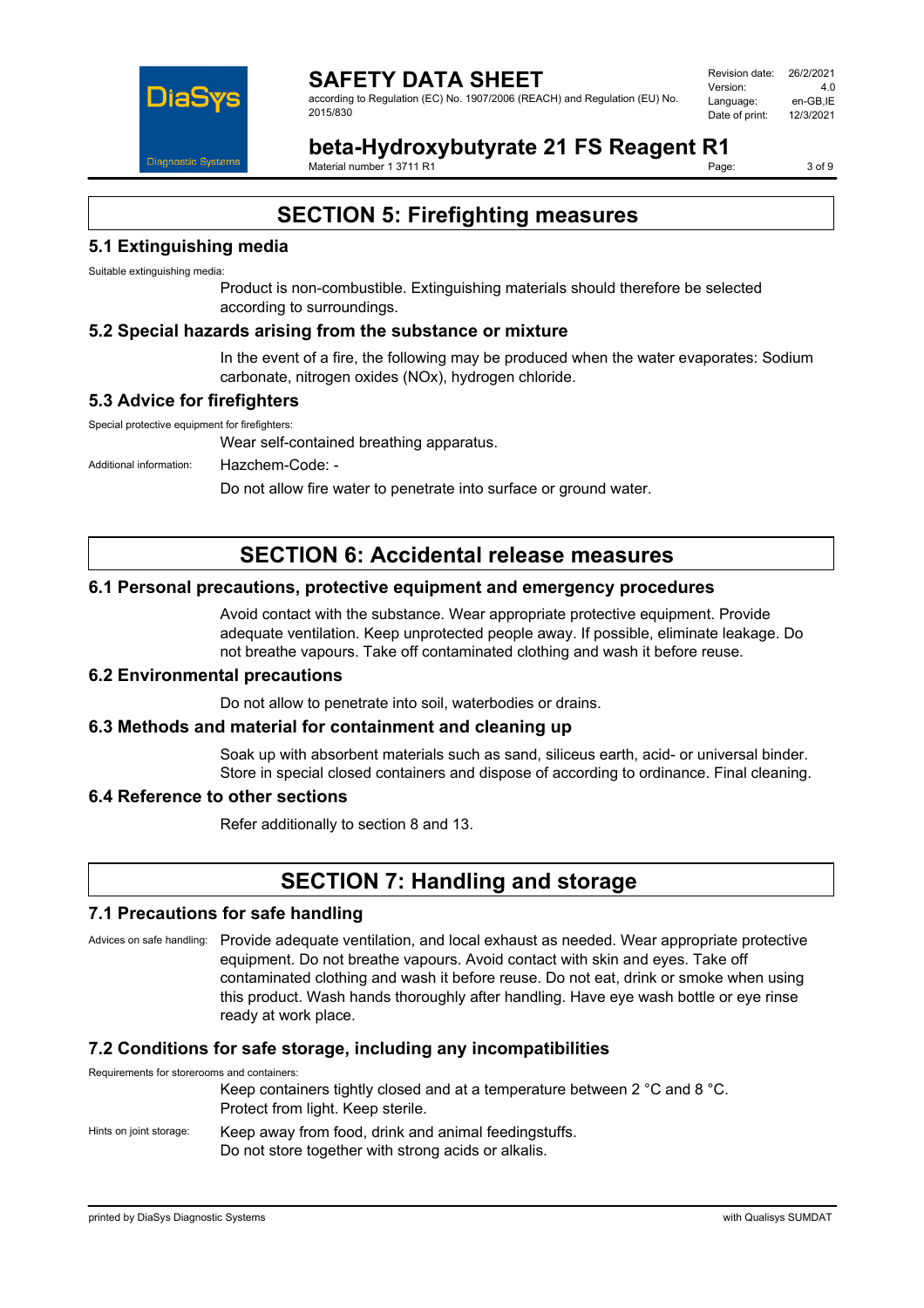

according to Regulation (EC) No. 1907/2006 (REACH) and Regulation (EU) No. 2015/830

| Revision date: | 26/2/2021 |
|----------------|-----------|
| Version:       | 4 በ       |
| Language:      | en-GB,IE  |
| Date of print: | 12/3/2021 |
|                |           |

# **beta-Hydroxybutyrate 21 FS Reagent R1**<br>Material number 1 3711 R1

Material number 1 3711 R1

4 of 9

#### **7.3 Specific end use(s)**

No information available.

## **SECTION 8: Exposure controls/personal protection**

## **8.1 Control parameters**

Additional information: Contains no substances with occupational exposure limit values.

#### **8.2 Exposure controls**

Provide good ventilation and/or an exhaust system in the work area.

#### **Personal protection equipment**

#### **Occupational exposure controls**

| Respiratory protection:                  | When aerosols and vapours form: Use combination filter type A/P according to EN 14387.                                                                                                               |
|------------------------------------------|------------------------------------------------------------------------------------------------------------------------------------------------------------------------------------------------------|
| Hand protection:                         | Protective gloves according to EN 374.<br>Glove material: Nitrile rubber - Breakthrough time: >480 min.<br>Observe glove manufacturer's instructions concerning penetrability and breakthrough time. |
| Eye protection:                          | Tightly sealed goggles according to EN 166.                                                                                                                                                          |
| Body protection:                         | Wear suitable protective clothing.                                                                                                                                                                   |
| General protection and hygiene measures: | Augid contact with older and over De not broothe vanoure. De not est drink er ameke                                                                                                                  |

Avoid contact with skin and eyes. Do not breathe vapours. Do not eat, drink or smoke when using this product. Wash hands before breaks and after work. Have eye wash bottle or eye rinse ready at work place. Take off contaminated clothing and wash it before reuse.

#### **Environmental exposure controls**

Refer to "6.2 Environmental precautions".

## **SECTION 9: Physical and chemical properties**

#### **9.1 Information on basic physical and chemical properties**

| Appearance:                              | Physical state at 20 °C and 101.3 kPa: liquid<br>Colour: colourless |
|------------------------------------------|---------------------------------------------------------------------|
| Odour:                                   | like detergent                                                      |
| Odour threshold:                         | No data available                                                   |
| pH:                                      | at 25 °C: 8.5                                                       |
| Melting point/freezing point:            | No data available                                                   |
| Initial boiling point and boiling range: | No data available                                                   |
| Flash point/flash point range:           | No data available                                                   |
| Evaporation rate:                        | No data available                                                   |
| Flammability:                            | No data available                                                   |
| Explosion limits:                        | No data available                                                   |
| Vapour pressure:                         | No data available                                                   |
| Vapour density:                          | No data available                                                   |
| Density:                                 | 1.0213 mg/L                                                         |
| Water solubility:                        | complete                                                            |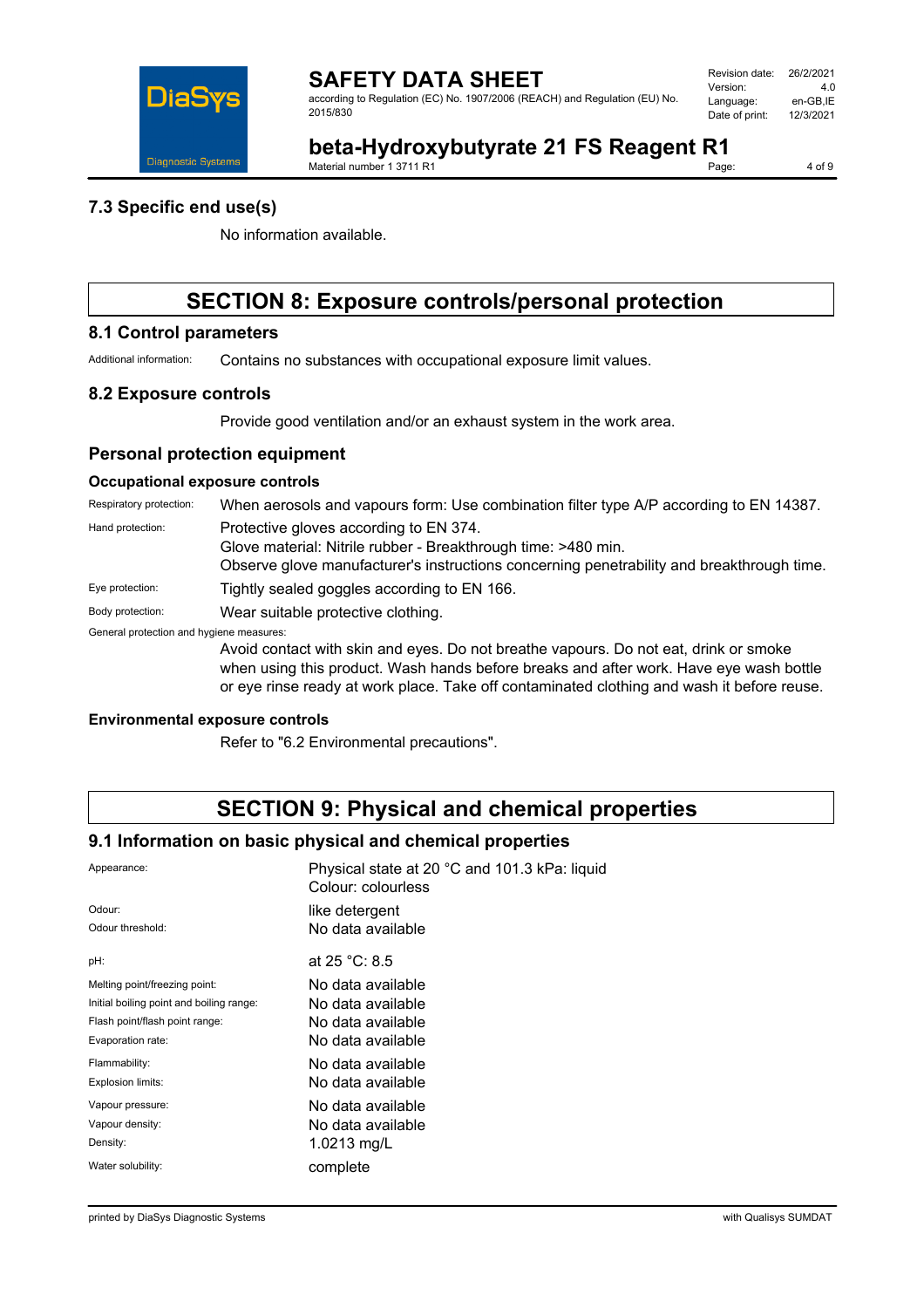

according to Regulation (EC) No. 1907/2006 (REACH) and Regulation (EU) No. 2015/830

| Revision date: | 26/2/2021 |
|----------------|-----------|
| Version:       | 4 N       |
| Language:      | en-GB,IE  |
| Date of print: | 12/3/2021 |
|                |           |

**beta-Hydroxybutyrate 21 FS Reagent R1**<br>Material number 1 3711 R1 Material number 1 3711 R1

5 of 9

| Partition coefficient: n-octanol/water: | No data available |
|-----------------------------------------|-------------------|
| Auto-ignition temperature:              | No data available |
| Decomposition temperature:              | No data available |
| Viscosity, kinematic:                   | No data available |
| Explosive properties:                   | No data available |
| Oxidizing characteristics:              | No data available |

#### **9.2 Other information**

Additional information: No data available

# **SECTION 10: Stability and reactivity**

## **10.1 Reactivity**

refer to 10.3

#### **10.2 Chemical stability**

Stable under recommended storage conditions.

#### **10.3 Possibility of hazardous reactions**

No hazardous reactions known.

#### **10.4 Conditions to avoid**

Protect from frost, heat and sunlight.

#### **10.5 Incompatible materials**

Strong acids, alkalis

#### **10.6 Hazardous decomposition products**

No decomposition when used properly. Thermal decomposition: No data available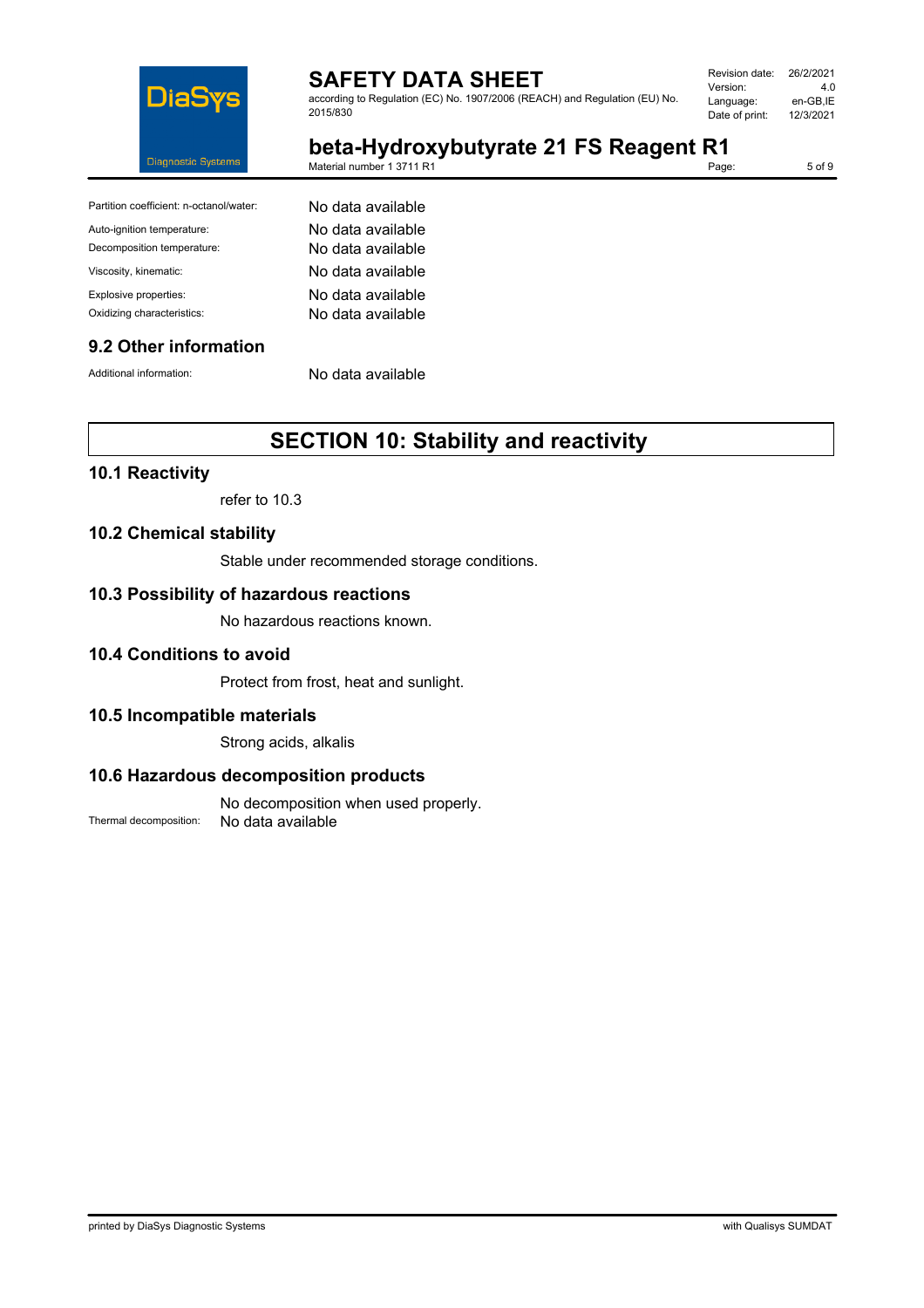

according to Regulation (EC) No. 1907/2006 (REACH) and Regulation (EU) No. 2015/830

| Revision date: | 26/2/2021 |
|----------------|-----------|
| Version:       | 4.0       |
| Language:      | en-GB.IE  |
| Date of print: | 12/3/2021 |
|                |           |

**beta-Hydroxybutyrate 21 FS Reagent R1**<br>Material number 1 3711 R1 Material number 1 3711 R1

6 of 9

# **SECTION 11: Toxicological information**

#### **11.1 Information on toxicological effects**

| Toxicological effects: | The statements are derived from the properties of the single components. No toxicological<br>data is available for the product as such.                                                                                                           |
|------------------------|---------------------------------------------------------------------------------------------------------------------------------------------------------------------------------------------------------------------------------------------------|
|                        | Acute toxicity (oral): Based on available data, the classification criteria are not met.<br>ATEmix (calculated): > 2,000 mg/kg                                                                                                                    |
|                        | Acute toxicity (dermal): Based on available data, the classification criteria are not met.                                                                                                                                                        |
|                        | Acute toxicity (inhalative): Lack of data.                                                                                                                                                                                                        |
|                        | Skin corrosion/irritation: Lack of data.                                                                                                                                                                                                          |
|                        | Serious eye damage/irritation: Eye Irrit. 2; H319 = Causes serious eye irritation.                                                                                                                                                                |
|                        | Sensitisation to the respiratory tract: Lack of data.                                                                                                                                                                                             |
|                        | Skin sensitisation: Lack of data.                                                                                                                                                                                                                 |
|                        | Germ cell mutagenicity/Genotoxicity: Lack of data.                                                                                                                                                                                                |
|                        | Carcinogenicity: Lack of data.                                                                                                                                                                                                                    |
|                        | Reproductive toxicity: Lack of data.                                                                                                                                                                                                              |
|                        | Effects on or via lactation: Lack of data.                                                                                                                                                                                                        |
|                        | Specific target organ toxicity (single exposure): Lack of data.                                                                                                                                                                                   |
|                        | Specific target organ toxicity (repeated exposure): Lack of data.                                                                                                                                                                                 |
|                        | Aspiration hazard: Lack of data.                                                                                                                                                                                                                  |
| Other information:     | Contains Sodium azide (0.95 g/L):<br>After resorption of toxic quantities: Headache, dizziness, nausea, cough, vomiting,<br>spasms, breathing paralysis, CNS disorders, low blood pressure, cardiovascular failure,<br>unconsciousness, collapse. |
|                        | Information about Dodecan-1-ol, ethoxylated:<br>LD50 Rat, oral: 1,000 mg/kg<br>LD50 human, oral: 500 - 5,000 mg/kg                                                                                                                                |
| <b>Symptoms</b>        |                                                                                                                                                                                                                                                   |

After eye contact: Upon direct contact with eyes may cause burning, tearing, redness.

# **SECTION 12: Ecological information**

#### **12.1 Toxicity**

Further details: No data available

#### **12.2 Persistence and degradability**

Further details: No data available

## **12.3 Bioaccumulative potential**

Partition coefficient: n-octanol/water:

No data available

#### **12.4 Mobility in soil**

No data available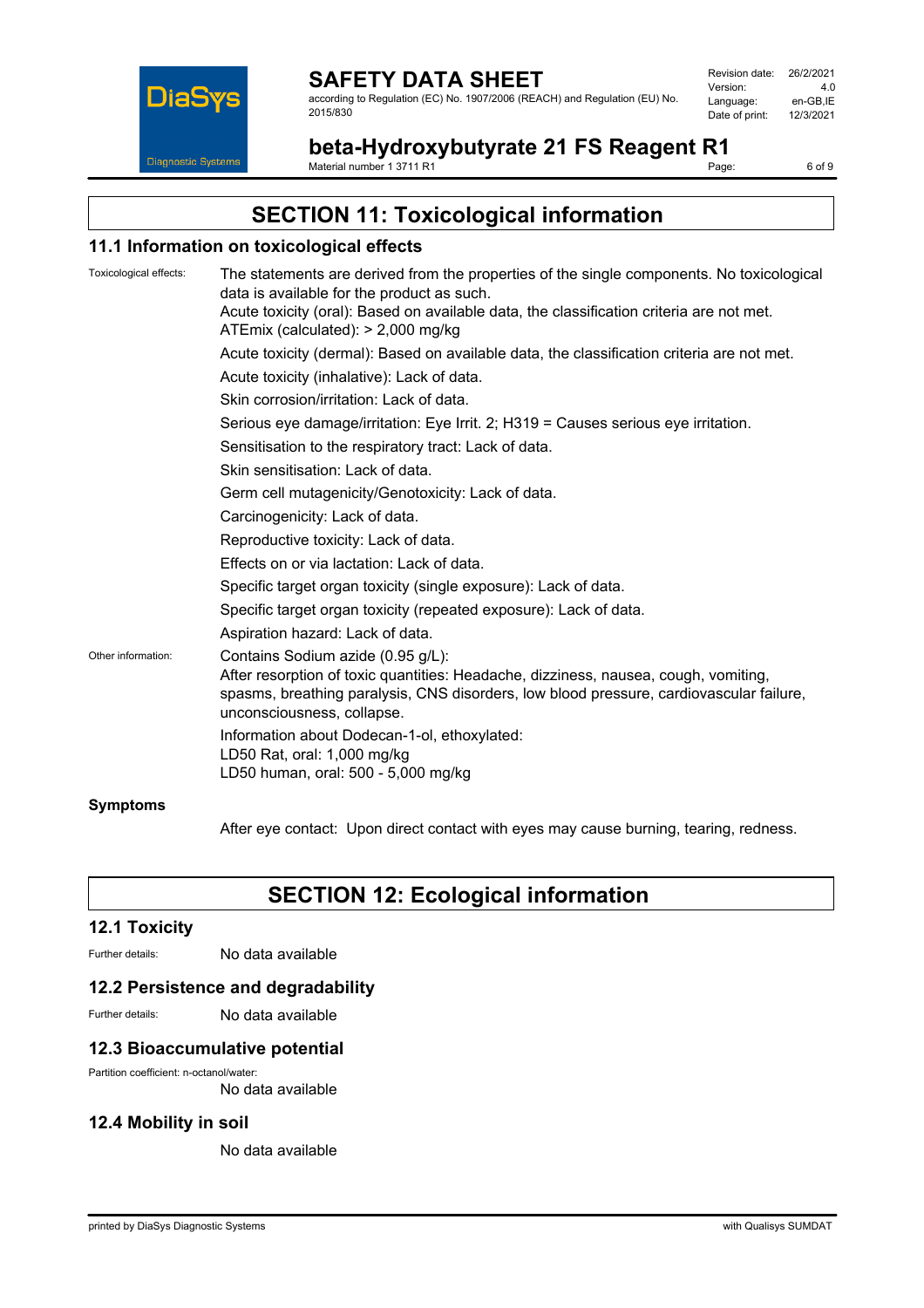

| Revision date: | 26/2/2021 |
|----------------|-----------|
| Version:       | 4 N       |
| Language:      | en-GB.IE  |
| Date of print: | 12/3/2021 |
|                |           |

#### **beta-Hydroxybutyrate 21 FS Reagent R1**<br>Material number 1 3711 R1 Material number 1 3711 R1

7 of 9

#### **12.5 Results of PBT and vPvB assessment**

No data available

## **12.6 Other adverse effects**

General information: Do not allow to enter into ground-water, surface water or drains.

## **SECTION 13: Disposal considerations**

#### **13.1 Waste treatment methods**

#### **Product**

| Waste key number: | 16 05 06 <sup>*</sup> = laboratory chemicals, consisting of or containing hazardous substances,<br>including mixtures of laboratory chemicals.<br>* = Evidence for disposal must be provided. |  |
|-------------------|-----------------------------------------------------------------------------------------------------------------------------------------------------------------------------------------------|--|
| Recommendation:   | Special waste. Dispose of waste according to applicable legislation.                                                                                                                          |  |
| Package           |                                                                                                                                                                                               |  |
| Waste key number: | 15 01 02 = Plastic packaging                                                                                                                                                                  |  |
| Recommendation:   | Dispose of waste according to applicable legislation.<br>Non-contaminated packages may be recycled.                                                                                           |  |

## **SECTION 14: Transport information**

## **14.1 UN number**

ADR/RID, IMDG, IATA-DGR:

not applicable

#### **14.2 UN proper shipping name**

ADR/RID, IMDG, IATA-DGR:

Not restricted

#### **14.3 Transport hazard class(es)**

ADR/RID, IMDG, IATA-DGR:

not applicable

#### **14.4 Packing group**

ADR/RID, IMDG, IATA-DGR:

not applicable

#### **14.5 Environmental hazards**

Marine pollutant: no

#### **14.6 Special precautions for user**

No dangerous good in sense of these transport regulations.

#### **14.7 Transport in bulk according to Annex II of Marpol and the IBC Code**

No data available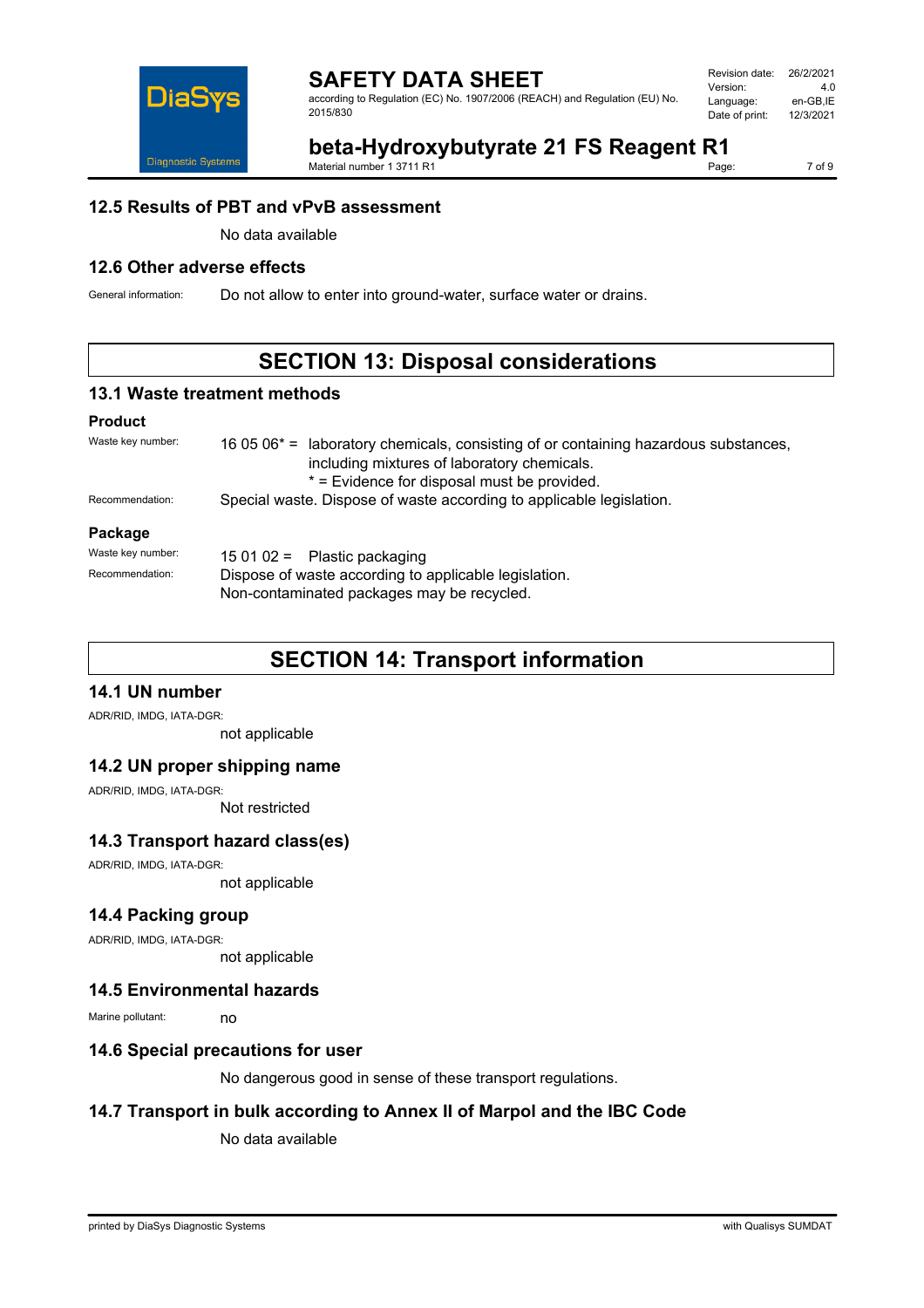

Revision date: 26/2/2021 Version: 4.0<br>Language: en-GB,IE Language: en-GB,IE<br>Date of print: 12/3/2021 Date of print:

**beta-Hydroxybutyrate 21 FS Reagent R1**<br>Material number 1 3711 R1 Material number 1 3711 R1

8 of 9

# **SECTION 15: Regulatory information**

#### **15.1 Safety, health and environmental regulations/legislation specific for the substance or mixture**

#### **National regulations - Great Britain**

Hazchem-Code:

No data available

#### **National regulations - EC member states**

Further regulations, limitations and legal requirements:

Use restriction according to REACH annex XVII, no.: 3

#### **15.2 Chemical Safety Assessment**

For this mixture a chemical safety assessment is not required.

## **SECTION 16: Other information**

#### **Further information**

Wording of the H-phrases under paragraph 2 and 3:

- H302 = Harmful if swallowed.
- H312 = Harmful in contact with skin.
- H318 = Causes serious eye damage.
- H319 = Causes serious eye irritation.
- H412 = Harmful to aquatic life with long lasting effects.